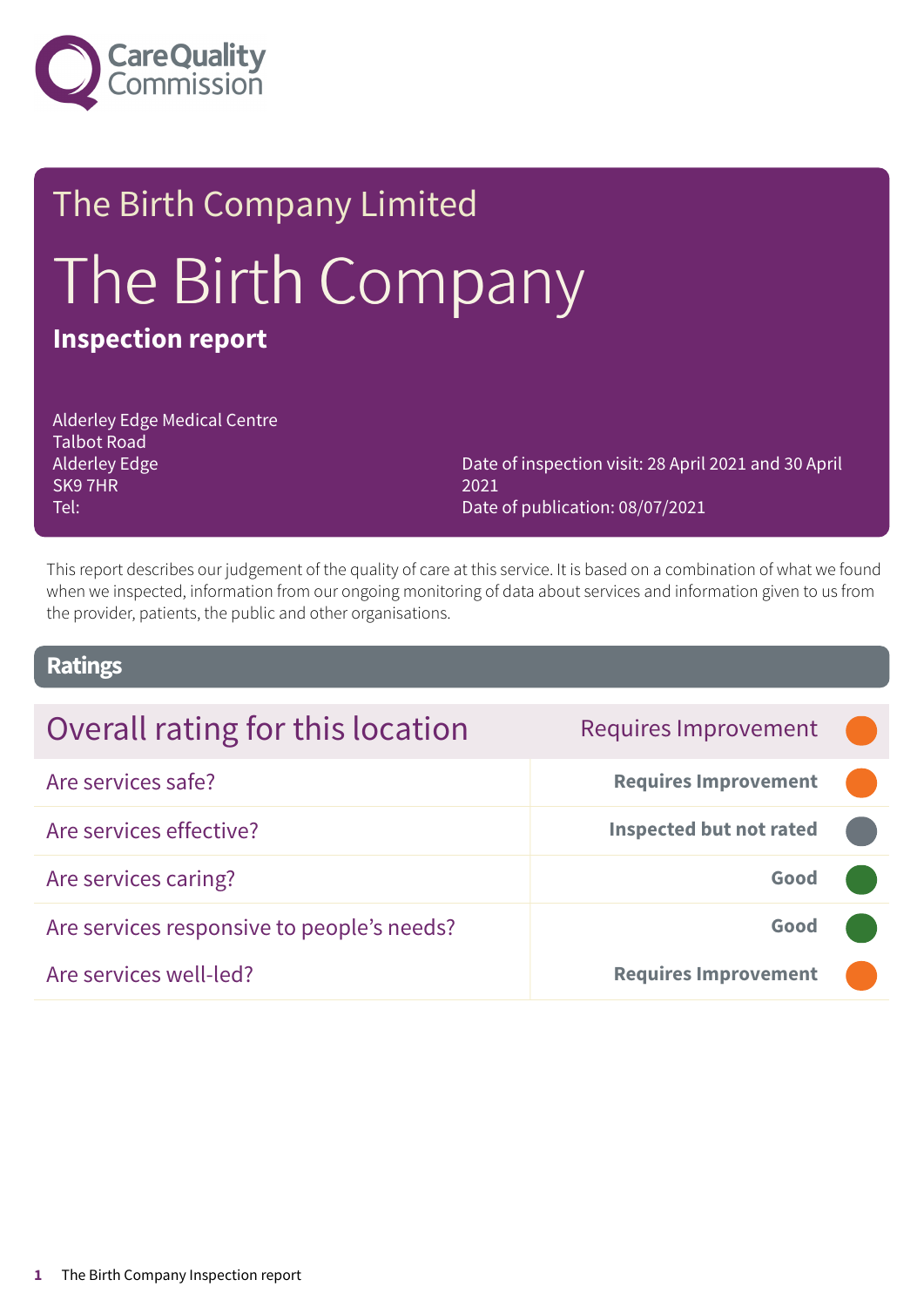### **Overall summary**

We rated this location as Requires Improvement because:

- The service did not always provide mandatory training in key skills to staff or made sure that all staff completed it. Staff did not have the required level of training to enable them to always recognise and report abuse. Policies to keep people safe lacked detail and were not clear. The service did not always control infection risk well or use sufficient control measures to protect women, themselves, and others from infection. They did not use systems or processes to manage or store medicines. Managers did not always investigate incidents or share lessons learned.
- Managers did not always monitor the effectiveness of care and treatment to make improvements and achieved good outcomes for women. They did not always make sure staff were competent as staff records revealed gaps in pre-recruitment checks.
- The service was not always inclusive and did not always take into account women's individual needs. For example, it did not identify, meet, or support the information and communication needs for women with a learning disability, impairment, or sensory loss.
- Managers did not always understand and manage the information available to them to support improvements. They did not operate effective governance processes or have systems to manage performance effectively to enable them to make decisions and improvements. They did not always discuss shared learning from audits or incidents. The service did not always engage well with women to plan and manage services.

#### However:

- The service had enough staff to care for women and keep them safe. Staff assessed risks to women, acted on them and kept good care records. Staff collected safety information.
- Staff provided good care and treatment. They worked well together for the benefit of women, advised them on how to lead healthier lives, supported them to make decisions about their care, and had access to good information.
- Staff treated women with compassion and kindness, respected their privacy and dignity, and helped them understand their conditions. They provided emotional support to women and those that accompanied them.
- The service planned care to meet the needs of local people and made it easy for them to give feedback. People could access the service when they needed it and did not have to wait too long for their results.
- Staff felt supported to develop their skills. Staff felt respected, supported, and valued. They were focused on the needs of women receiving care. Staff were clear about their roles and accountabilities. Staff were committed to improving services.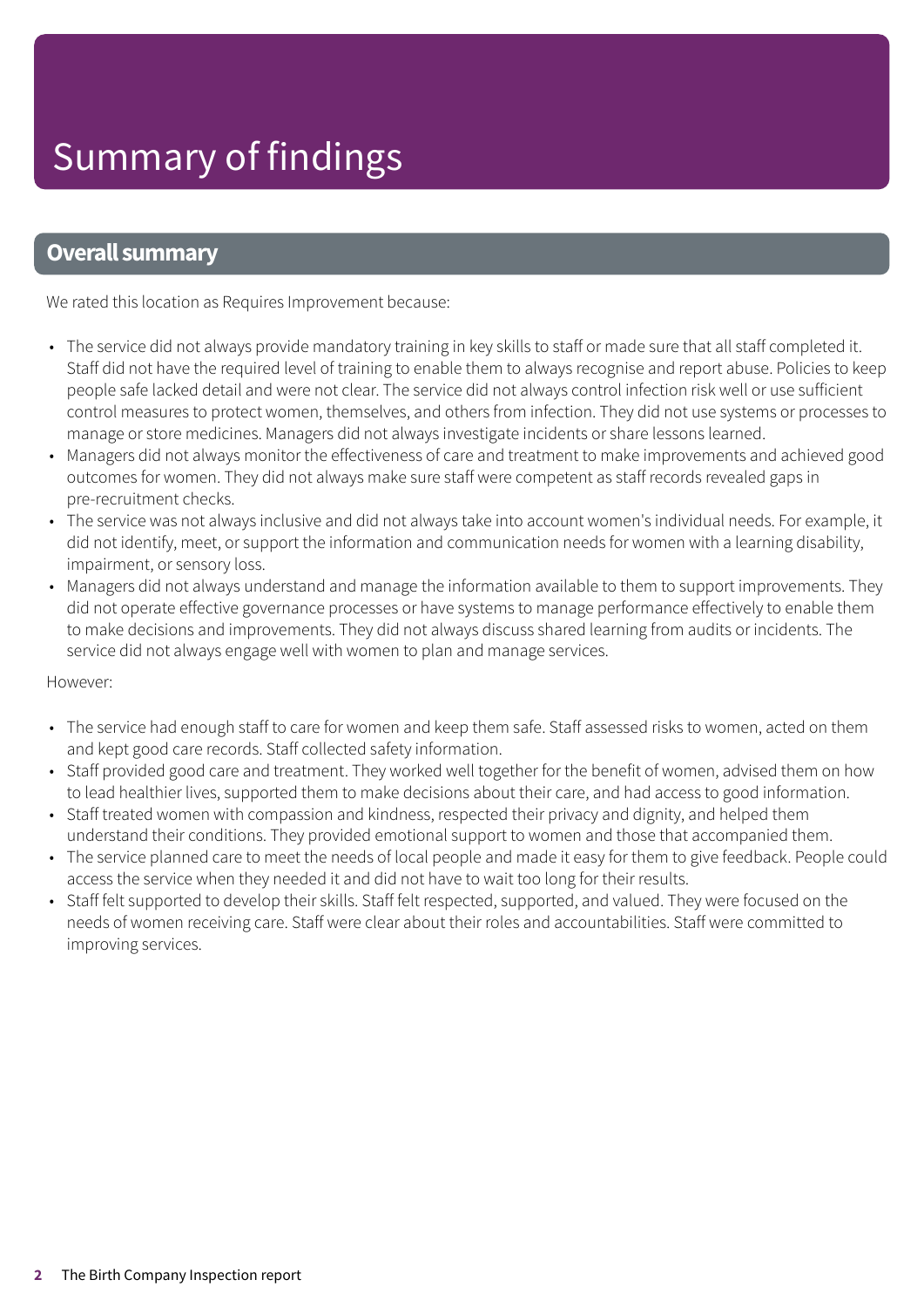# Summary of findings

### **Ourjudgementsabouteachofthemainservices**

### **Service Rating Summary of each main service**

**Diagnostic imaging**

**Requires Improvement –––**



We rated this service as requires improvement. See the Overall summary above for details.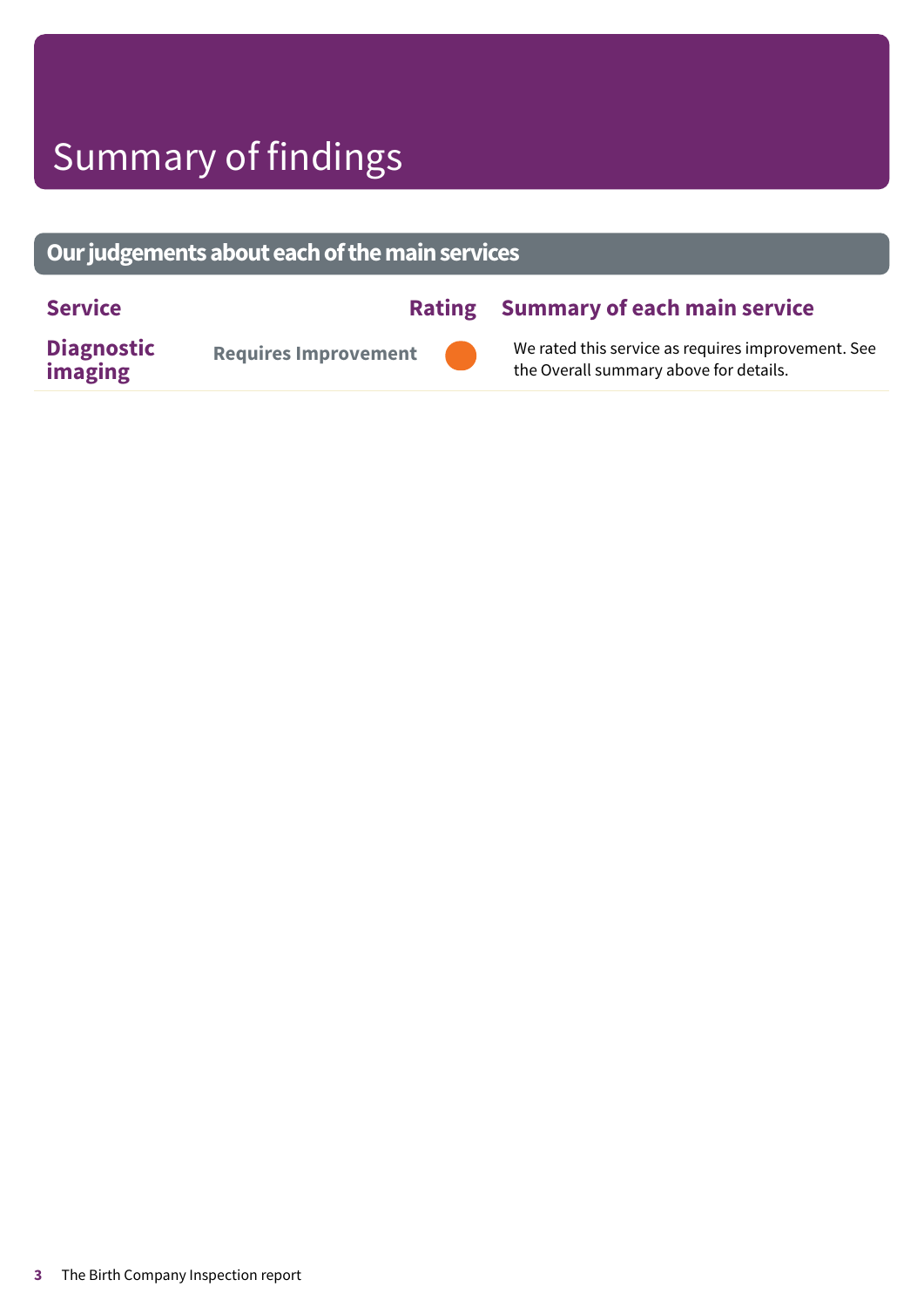# Summary of findings

### **Contents**

| Summary of this inspection          | Page |
|-------------------------------------|------|
| Background to The Birth Company     | .5.  |
| Information about The Birth Company | 6    |
| Our findings from this inspection   |      |
| Overview of ratings                 | 8    |
| Our findings by main service        | -9   |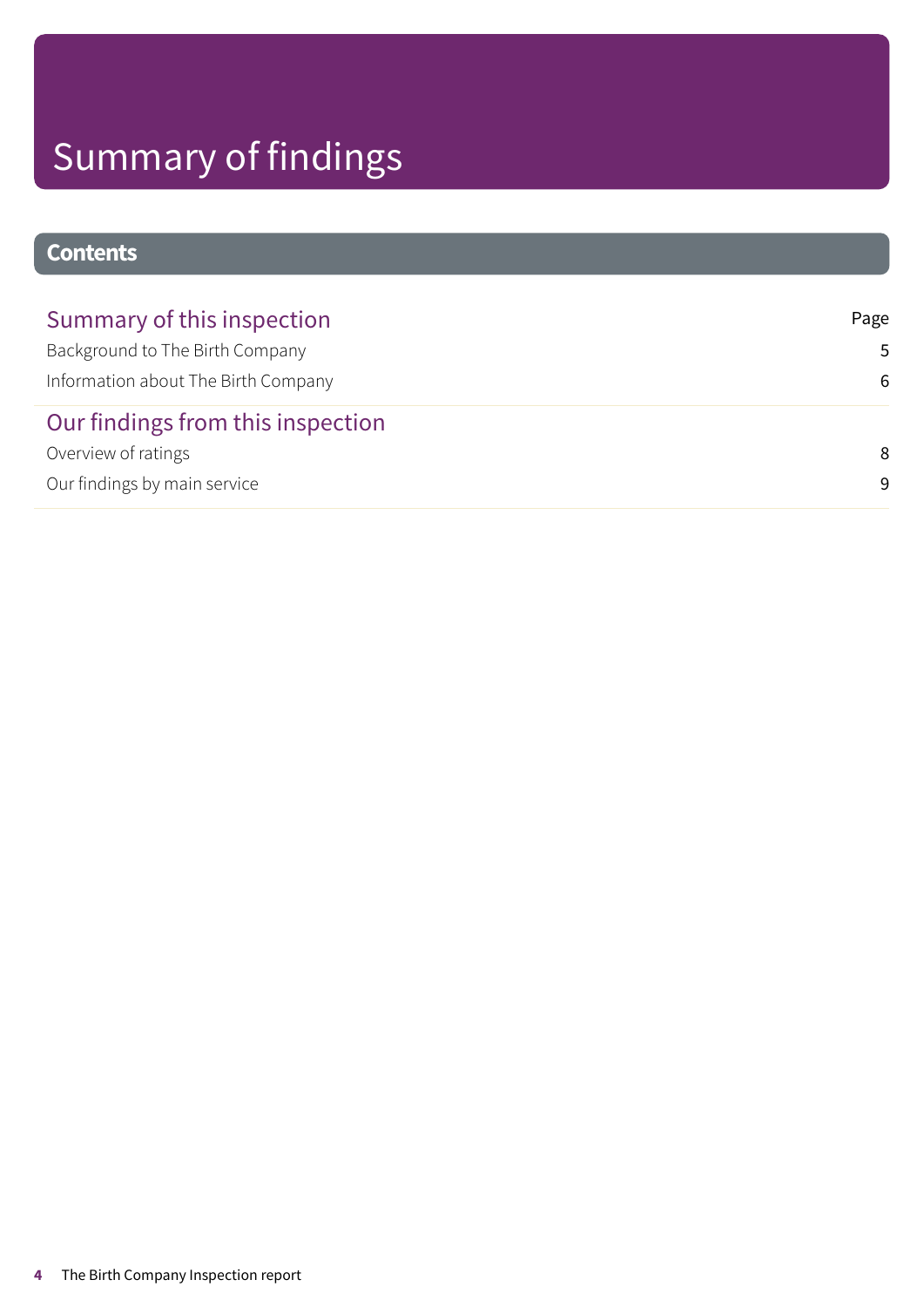### <span id="page-4-0"></span>**Background to The Birth Company**

The Birth Company, opened in Alderley Edge in 2017, offers diagnostic pregnancy, gynaecological and fertility ultrasound scans to self-funding women over 18.

The Birth Company is located on the third floor of a newly refurbished medical centre and has a purpose-built facility for ultrasound and medical examination. The building is wheelchair accessible and has free on-site parking. The service has a reception area with two waiting areas with adequate seating. There are two identical scanning rooms, a meeting room and a staff room. The service has its own toilets.

This service has a sister clinic located in London.

The Birth Company offers a range of ultrasound diagnostic screening scans to pregnant mothers in relation to different stages of pregnancy:

- early pregnancy scans/ viability scan/ dating ultrasound scan at 6 to 10 weeks' gestation
- Harmony, Panorama or SAFE Non-Invasive Prenatal Testing (NIPT) from 10 weeks' gestation, which is a blood screening test for three targeted chromosomal conditions of Down's syndrome (T21), Edward's syndrome (T18) or Patau's syndrome (T13)
- nuchal translucency scans (prenatal screening scan to detect cardiovascular abnormalities in a fetus) at 11 to 14 weeks' gestation
- reassurance scans / early anatomy scans at 12 to 24 weeks' gestation
- sexing scan, gender scan from 16 weeks' gestation
- anomaly scan / anatomy scan / morphology scan at 18 to 24 weeks' gestation
- cervical / cervix length scan at 14 to 36 weeks' gestation
- fetal wellbeing / growth scan, includes doppler scan and presentation at 23 to 40 weeks' gestation
- 3D/4D scan (HD live) at 26 to 32 weeks' gestation.

The service also carries out general gynaecology scanning and assists In vitro fertilization (IVF) clinics abroad for patients who are undergoing fertility treatment. It performs gynaecological scans, follicle tracking and endometrial lining scans.

During the pandemic, the service stopped offering non-essential investigations such as fertility assessment, sexing scans and 4D scans.

The Birth Company is registered for the following regulated activities:

- Diagnostic and screening procedures.
- Maternity and midwifery services.
- Treatment of disease, disorder or injury.
- Family planning.

We inspected diagnostic and screening services provided by this clinic.

The service has had the same registered manager since 2017.

This is the first time this location has been inspected.

#### **5** The Birth Company Inspection report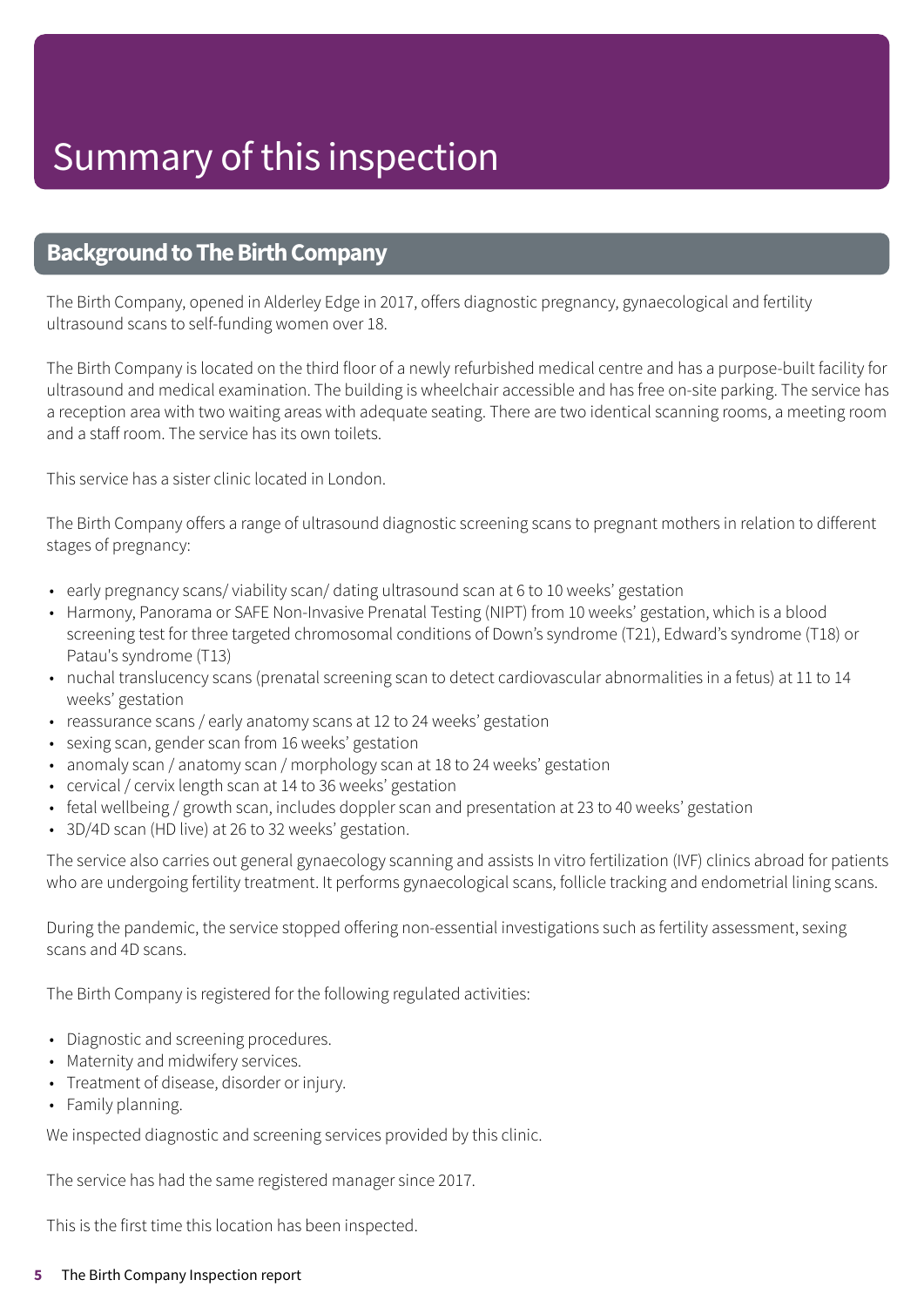# Summary of this inspection

We carried out a transitional monitoring call with the service on 12 February 2021. The transitional regulatory approach is a consistent and structured approach to monitoring and relationship management, with clear areas of focus based on a streamline set of Key Lines of Enquiry, through the Transitional Monitoring Activity. Information gathered during this call prompted the need for us to inspect the service.

### <span id="page-5-0"></span>**Howwecarriedoutthis inspection**

Our inspection was unannounced (staff did not know we were coming) to enable us to observe routine activity. We inspected this service using our comprehensive inspection methodology. One inspector and one inspector manager carried out the inspection on 28 April 2021, with offsite support from an inspection manager and a head of hospital inspection.

We spoke with two members of staff, the sonographer and administrator. We spoke with four women who had used the service and reviewed feedback on website browser platforms and social media. We reviewed the centralised booking system and saw women's records on the system including booking, registration and consent forms. Following the inspection on 30 April 2021, we spoke with two further members of staff, the registered manager and nominated individual.

You can find information about how we carry out our inspections on our website: https://www.cqc.org.uk/what-we-do/ how-we-do-our-job/what-we-do-inspection.

### **Areas forimprovement**

Action the service MUST take is necessary to comply with its legal obligations.

#### **Action the service MUST take to improve**:

We told the service that it must take action to bring services into line with three legal requirements.

- The service must provide care and treatment in a safe way, assess risks to women and do everything practicable to remove or reduce risks. Regulation 12(1)(2)(a)(b).
- The service must ensure that mandatory training in key skills is available, particularly safeguarding, to all staff. Regulation 12(1)(c).
- The service must assess, prevent and control the risk of infection by maintaining comprehensive cleaning records to show that cleaning has been completed between each woman. Regulation 12(2)(h).
- The service must have established systems and processes and operative effectively and assess, monitor and improve the quality and safety of the service and assess the risks Regulation 17(1)(2)(a).
- The service must ensure they have effective communication systems to share the learning from incidents and audit results. Regulation 17(2)(a).
- The service must ensure they have effective policies which are fit for purpose and which are regularly reviewed in line with national guidance. Regulation 17(2)(a).
- The service must have effective systems and processes to assess, monitor, and mitigate current risks. Regulation  $17(2)(h)$ .
- The service must monitor the effectiveness of care and treatment and use their audit findings to assess, monitor and improve the quality and safety of the service. (Regulation 17(a)(f).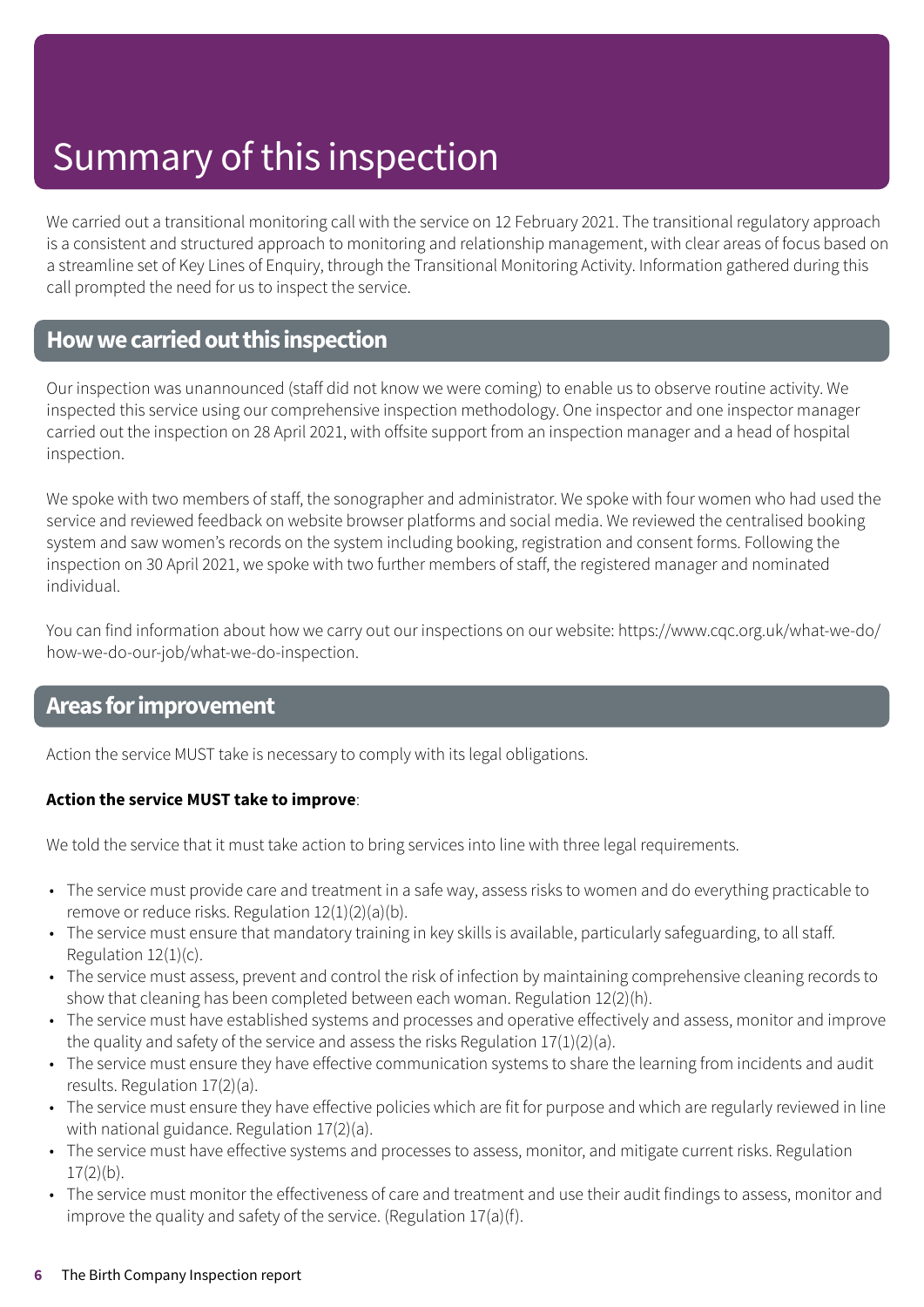# Summary of this inspection

- The service must have effective governance systems to make sure staff are trained in key skills to ensure provision of a safe service. Regulation 17(2)(f).
- The service must have effective recruitment process to meet the CQC regulation requirements in employing fit and proper persons to carry out the regulated activities. Regulation 19(1)(a)(b)(c)(2).

#### **Action the service SHOULD take to improve:**

Action the service should take is because it was not doing something required by a regulation but it would be disproportionate to find a breach of the regulation overall, to prevent it failing to comply with legal requirements in future, or to improve services.

• The service should ensure they identify, meet, and support the information and community needs for women with a learning disability, impairment or sensory loss and make reasonable adjustments under the Equality Act 2020.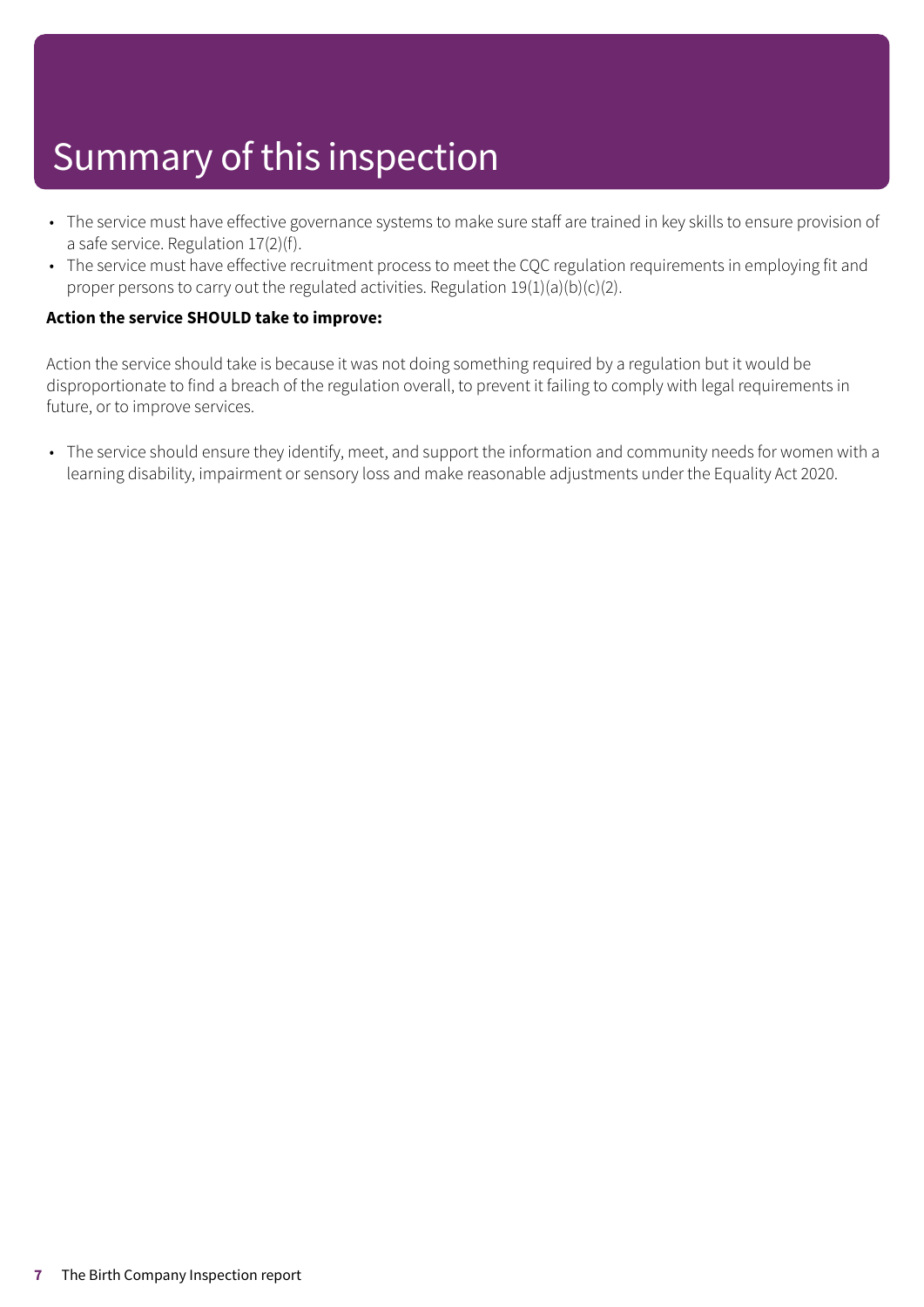# Our findings

### <span id="page-7-0"></span>**Overview of ratings**

Our ratings for this location are:

|                    | Safe                           | <b>Effective</b>           | Caring | Responsive | Well-led                | <b>Overall</b>                 |
|--------------------|--------------------------------|----------------------------|--------|------------|-------------------------|--------------------------------|
| Diagnostic imaging | Requires<br>Improvement        | Inspected but<br>not rated | Good   | Good       | Requires<br>Improvement | Requires<br>Improvement        |
| <b>Overall</b>     | <b>Requires</b><br>Improvement | Inspected but<br>not rated | Good   | Good       | Requires<br>Improvement | <b>Requires</b><br>Improvement |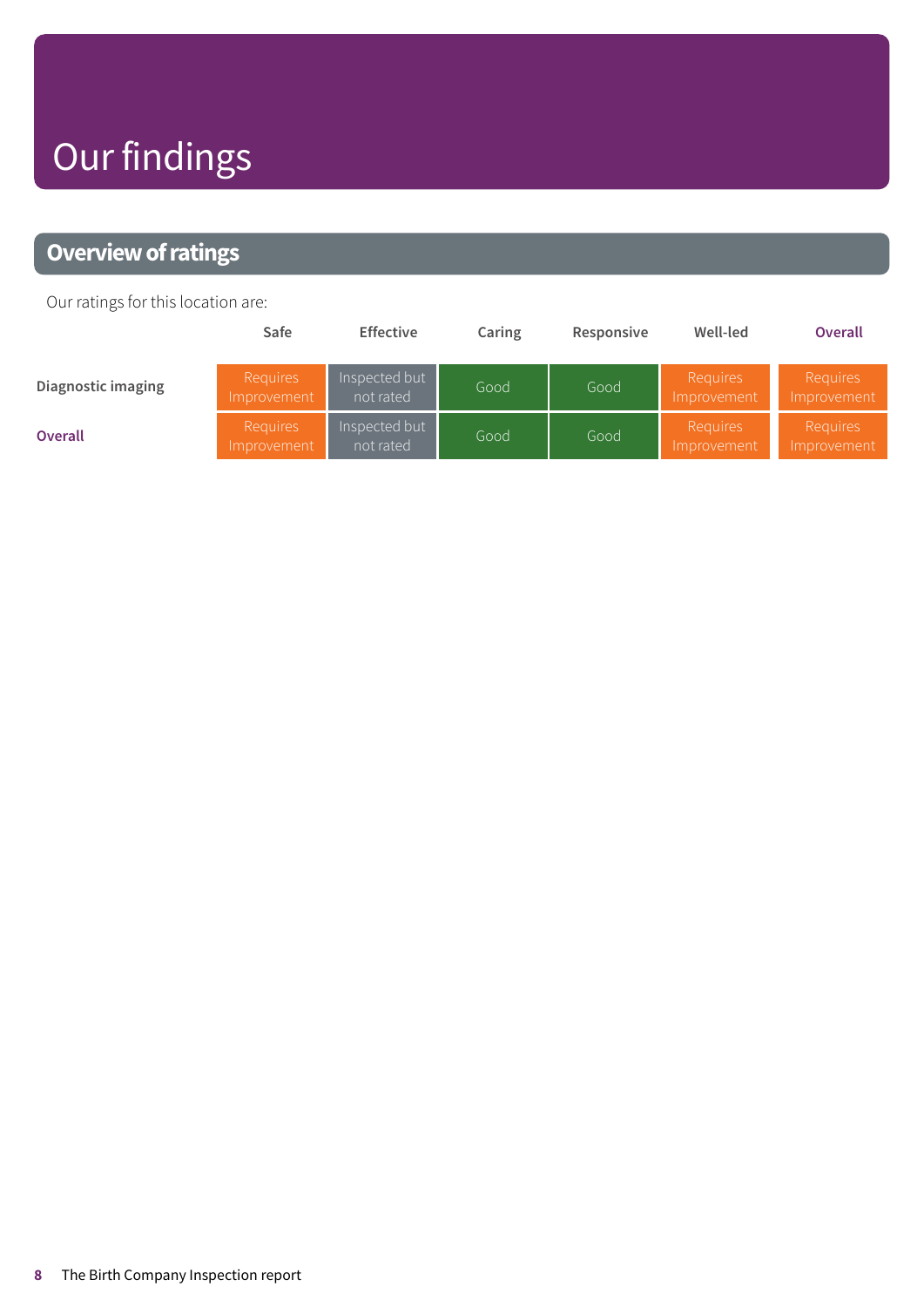**Requires Improvement –––**

### <span id="page-8-0"></span>Diagnostic imaging

| Safe             | <b>Requires Improvement</b>    |  |
|------------------|--------------------------------|--|
| <b>Effective</b> | <b>Inspected but not rated</b> |  |
| Caring           | Good                           |  |
| Responsive       | Good                           |  |
| Well-led         | <b>Requires Improvement</b>    |  |

### **Are Diagnostic imaging safe?**

#### **Mandatory training**

The service did not always provide mandatory training to cover all key skills to staff. However, the service made sure that staff completed the modules that were provided.

During our inspection we did not see accurate up to date mandatory records for all staff.

Internal mandatory training for non-clinical staff did not include all modules to ensure they were able to provide safe and effective care. For example the training did not include infection, prevention and control, information governance, consent, mental capacity act, equality and diversity, health and safety at work, moving and handling or incident reporting training.

External mandatory training for clinical staff did not include equality and diversity and incident reporting training.

The service did not have a mandatory training policy which meant there was no guidance to staff on which modules and key skills were mandatory and how often training should be completed.

However, staff told us managers alerted them to complete training and were given protected time to complete mandatory training. Team meeting minutes showed that staff were reminded to complete their mandatory training.

#### **Safeguarding**

Staff did not have the required level of training to enable them to always recognise and report abuse.

Managers did not ensure that safeguarding training included female genital mutilation (FGM). This meant that staff were not trained to identify or recognise safeguarding risks during transvaginal scans.

The service had adult and children safeguarding policies, but they lacked detail and did not provide clear guidance for staff.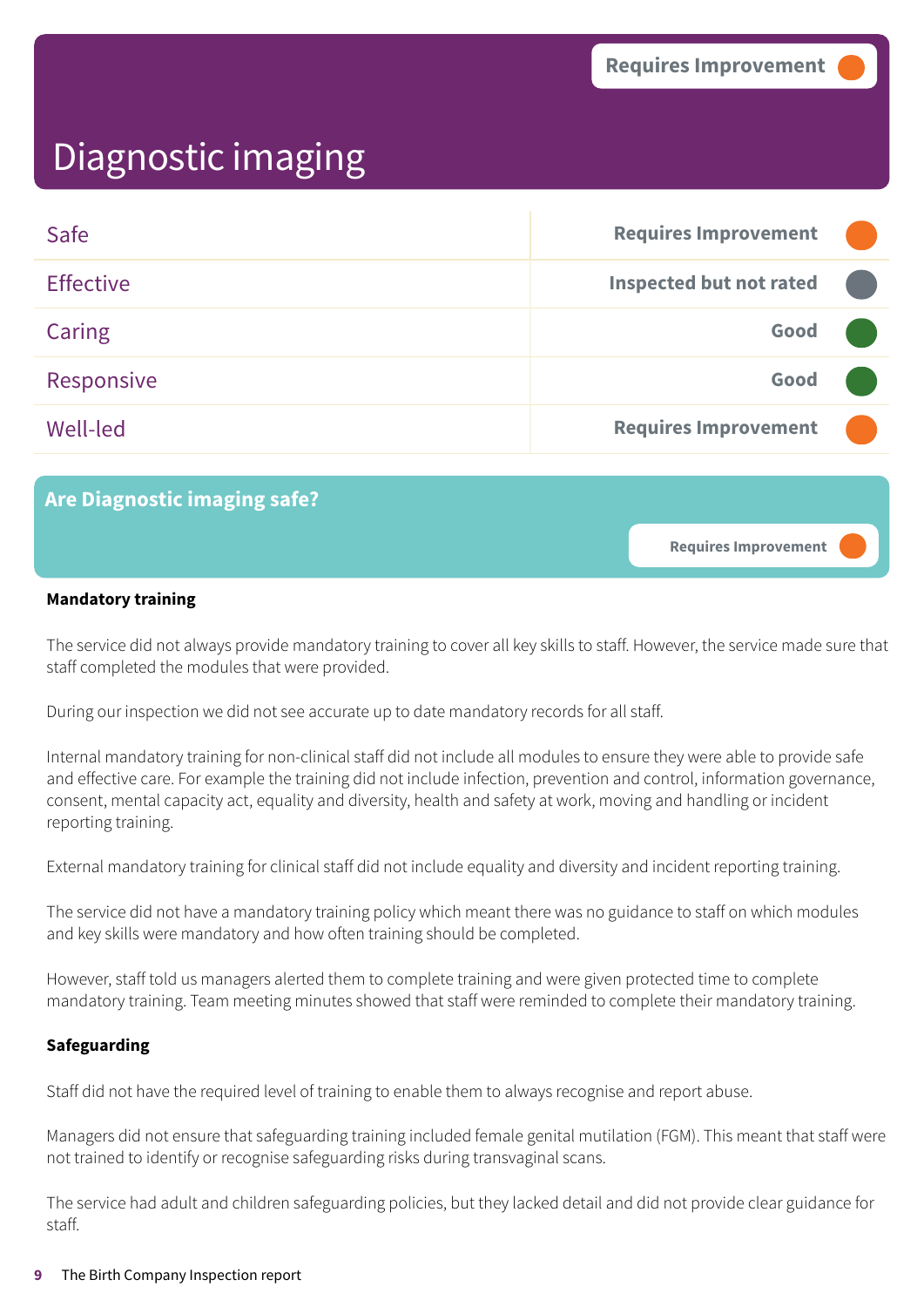The service did not have access to anyone trained to level 3 in safeguarding children or adults and this included the safeguarding lead.

However, staff knew how to escalate any safeguarding concerns and the policy did contain local authority safeguarding contacts. Following the inspection, sonography staff completed FGM training.

#### **Cleanliness, infection control and hygiene**

The service did not always control infection risk well or use sufficient control measures to protect women, themselves, and others from infection. However, they kept equipment and the premises visibly clean.

Although the service, equipment and furnishings were visibly clean, the cleaning records did not show that all areas and equipment were cleaned regularly. This included the cleaning of transvaginal probes which meant that women could be at an increased risk of infection.

Staff did not perform rapid lateral flow testing for COVID-19 infection in line with government recommendations for regular testing of staff. We raised this with the registered manager, who was unaware staff could spread infection after being vaccinated. Following the inspection, the service had implemented twice weekly lateral flow testing.

The service did not complete quality checks or hand hygiene audits.

The service did not have effective policies or procedures referencing infection, prevention and control. They lacked detail, did not reflect current operational procedures, were contradictory and did not provide clear guidance for staff.

Staff followed infection control principles including the use of personal protective equipment (PPE).

We observed women being encouraged to sanitise their hands and saw sanitisers and washing facilities in each scanning room.

#### **Environment and equipment**

The design, maintenance and use of facilities, premises and equipment kept people safe. Staff were trained to use them. Staff managed clinical waste well.

The service had suitable facilities to meet the needs of women. There was clear signage and free onsite parking. Fire extinguishers were accessible, stored appropriately and there were clear fire exit signs.

Staff completed daily checks of stock and equipment to ensure there was sufficient stock to safely care for women.

Ultrasound scanning machines were serviced and tested by an external company. Electrical equipment had been safety tested within the last 12 months.

Staff managed and disposed of clinical and non-clinical waste in a way that kept people safe.

#### **Assessing and responding to patient risk**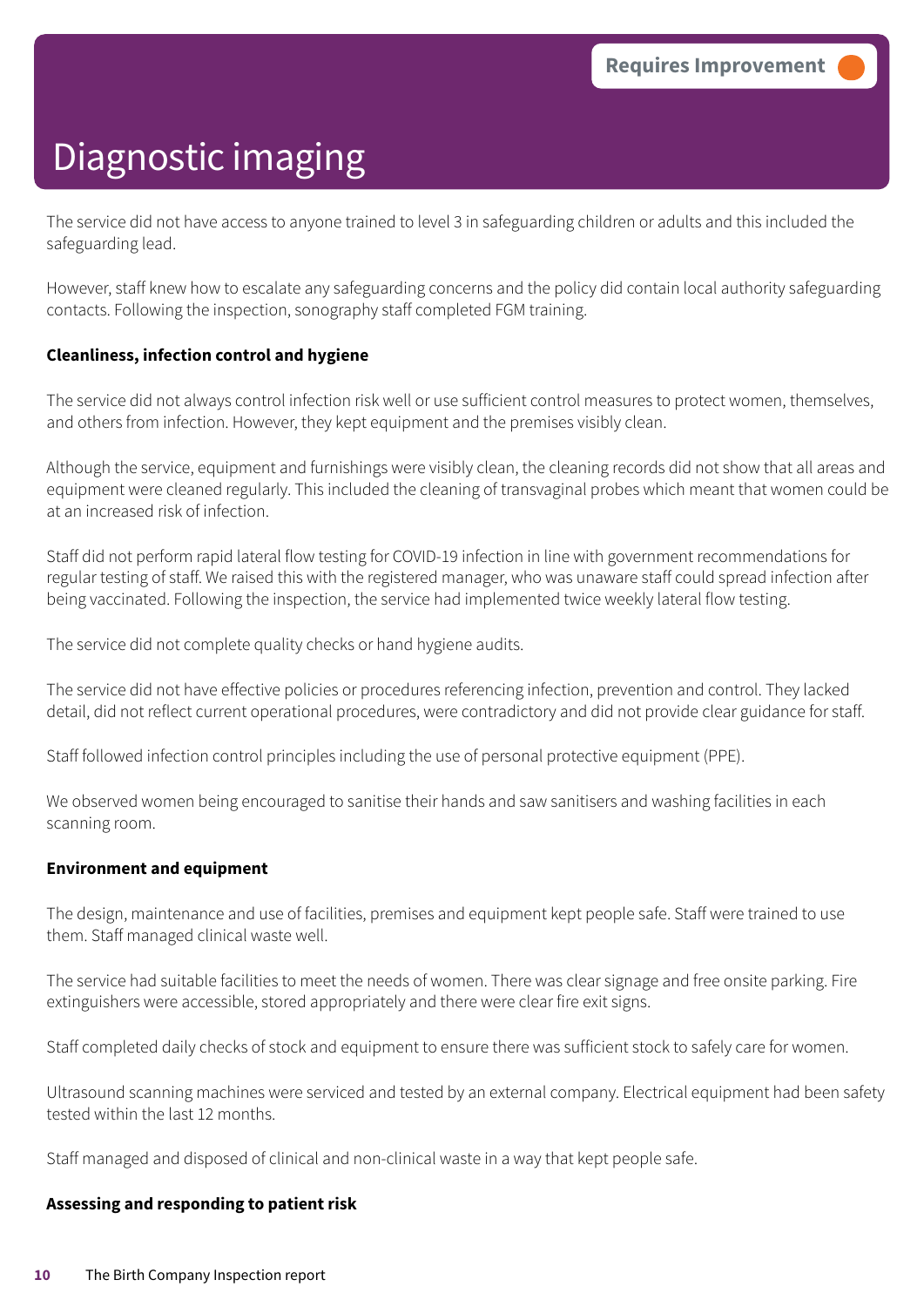Staff completed and updated risk assessments for each woman and removed or minimised risks. Staff knew what to do and acted quickly when there was an emergency.

Managers completed risk assessments for women. These were based on the information received from the booking and registration forms completed at the time of booking and the COVID-19 questionnaire which was submitted 24 hours in advance of the appointment. Managers reviewed the risks of COVID-19, ectopic pregnancies, miscarriages, smoking or allergies to latex.

Staff told us they would always ask women for the reason of the scan to make sure women did not have an underlying reason such as bleeding or abdominal pain.

Staff knew what to do and acted quickly when there was an emergency. All staff had completed either basic or advanced life support training and had access to a first aid box and a defibrillator.

The service had clear protocols and staff knew what actions to take if unexpected results were

identified on the ultrasound scan.

Staff advised women about the importance of attending their NHS scans and appointments in addition to this service.

#### **Staffing**

There were sufficient numbers of staff with the right qualifications, skills, training, and experience to keep women safe from avoidable harm and to provide the right care and treatment.

The service had enough staff to provide the right care and treatment.

#### **Records**

Staff kept detailed records of women's care and treatment. Records were clear, up to date, stored securely and easily available to all staff providing care.

The service had a data retention policy to manage the retention period, storage, and disposal of women's personal data in line with national guidance.

Women's records were stored electronically, and all staff could access them easily.

The service provided women with an electronic copy of the ultrasound scan report and images, or diagnostic test results, by email to enable them to share with their midwife, consultant or GP.

The service provided information which showed they had sufficient information technology systems to ensure personal information was transmitted securely.

#### **Medicines**

The service did not use systems or processes to manage or store medicines.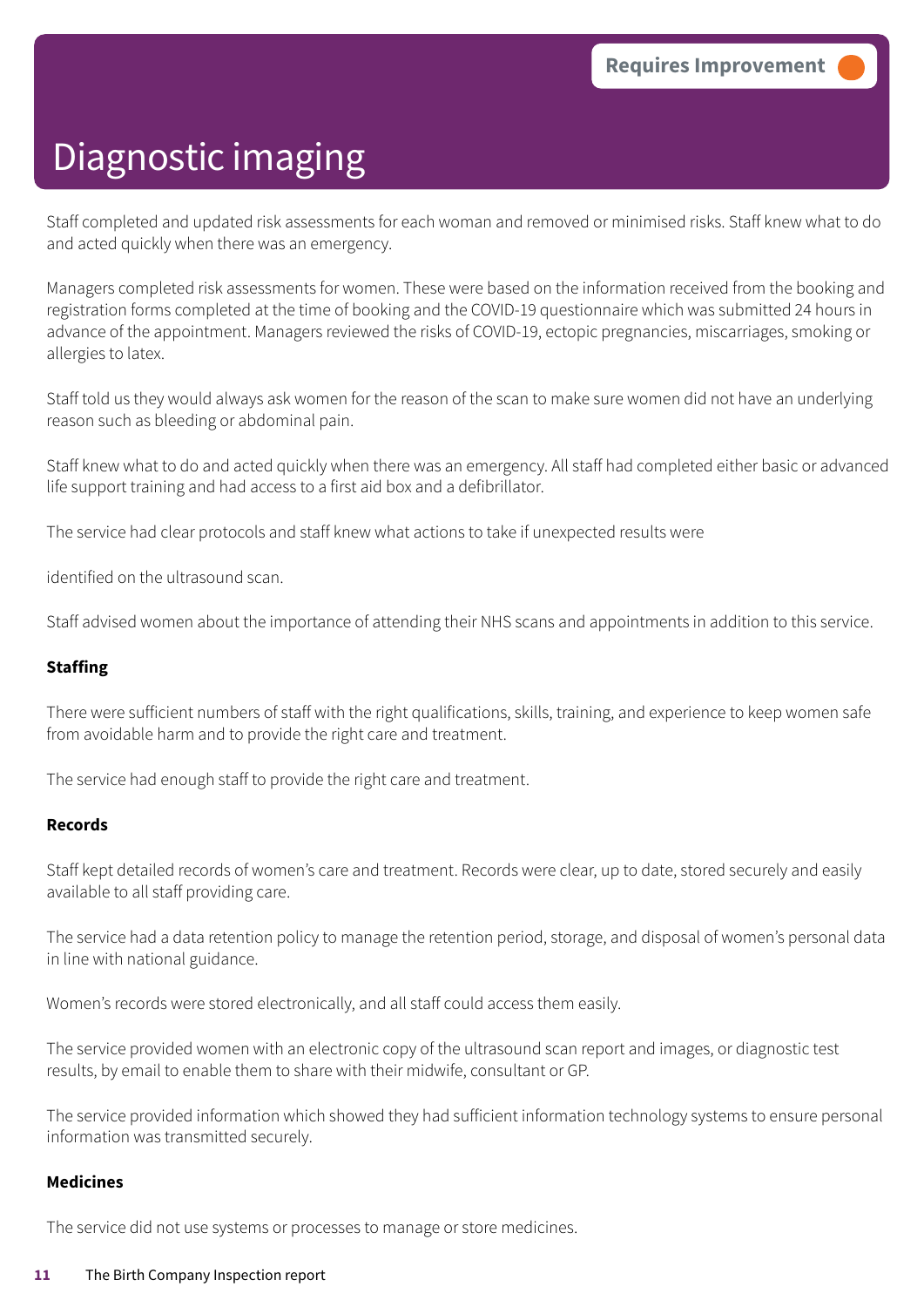The medicine, emergency and resuscitation policies did not reflect the current practice that medicines were no longer stored at the clinic.

The medicine policy stated the service kept a supply of Misoprostol 20 microgram tablets for women who had had an early miscarriage.

The emergency and resuscitation policies stated EpiPen's were available in the clinic, however, on checking the first aid box we did not see any EpiPen's.

Staff told us the Misoprostol and EpiPen's had been disposed of safely and appropriately at the local pharmacist because their usage dates had expired.

Following the inspection, managers informed us they had purchased an EpiPen which was stored in a locked cupboard.

#### **Incident reporting, learning and improvement**

The service did not always manage safety incidents well. Managers did not always investigate incidents or share the lessons learned with staff. However, when things went wrong, staff apologised and gave women honest information and suitable support. Managers ensured that actions from women's safety alerts were implemented and monitored.

The service did not have an effective incident reporting policy and staff did not complete training on how and when to report incidents.

The reporting accidents at work policy was not clear for staff to follow as it asked staff to complete an accident/incident log for logged incidents, but the document is actually called an error log. Managers did not always complete investigations on the incidents recorded.

Team meetings minutes did not show that incidents on the error log were discussed for learning and improvement however, staff told us lessons learned from incidents would also be shared via a messaging app and in team emails.

The service had a policy which covered duty of candour which meant that staff were guided to know when and how to apply duty of candour. However, staff we spoke with were not able to provide a definition of duty of candour.

Duty of candour is a regulatory duty that relates to openness and transparency and requires providers of health and social care services to notify patients (or other relevant persons) of certain 'notifiable safety incidents' and provide reasonable support to that person.

Managers ensured that actions from safety alerts from Independent Doctors Federation were implemented and shared with staff.

### **Are Diagnostic imaging effective?**

**Inspected but not rated –––**

#### **Evidence-based care and treatment**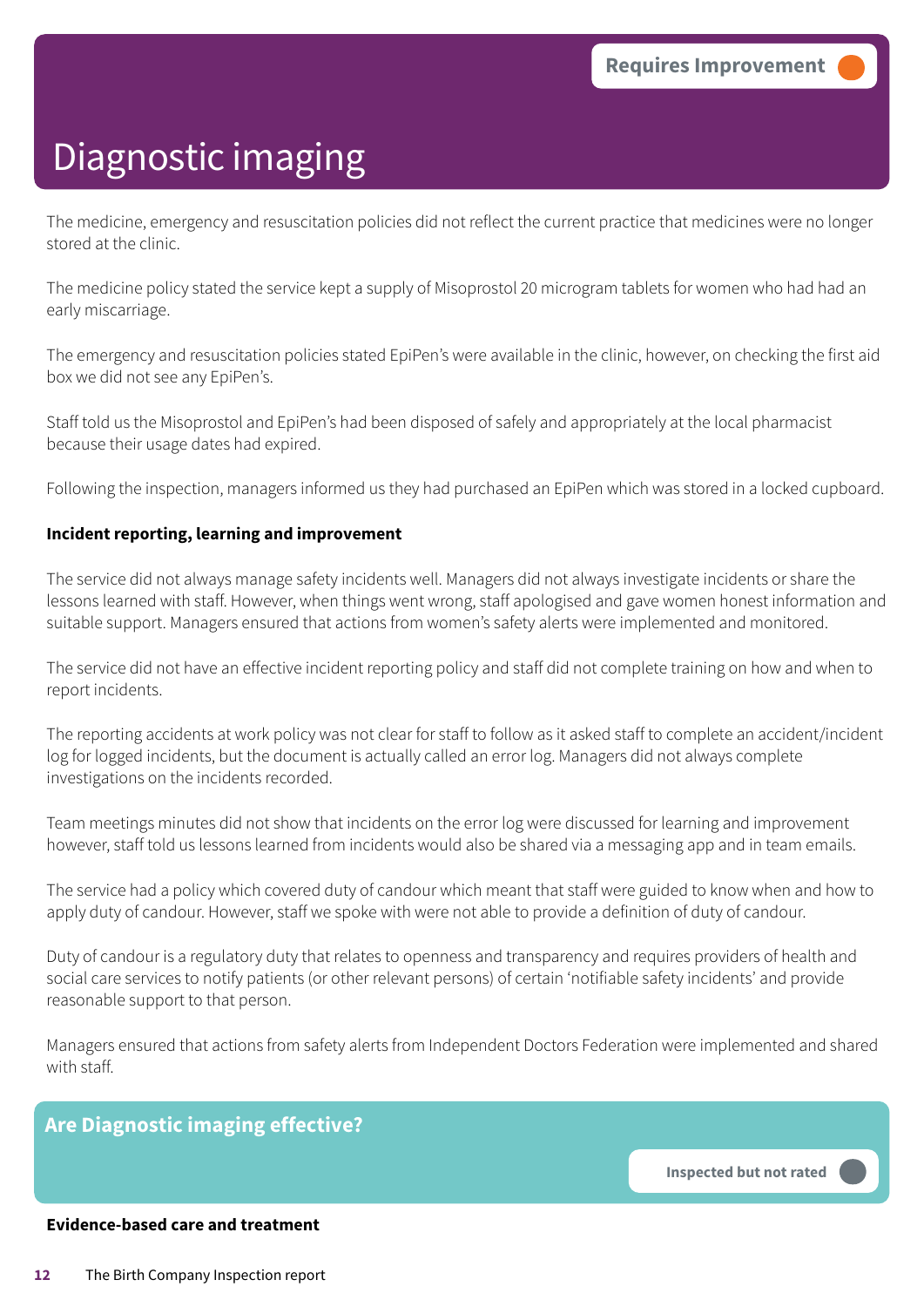The service provided care and treatment based on national guidance and evidence-based practice. Managers checked to make sure staff followed guidance. Staff protected the rights of women subject to the Mental Health Act 1983.

Staff were able to access policies, procedures and protocols which had been developed in line with national guidance and best practice, for example from National Institute for Health and Care Excellence (NICE), British Medical Ultrasound Society (BMUS), Society and College of Radiographers (SCoR).

Staff protected the rights of patients subject to the Mental Health Act 1983 and followed the Code of Practice. Sonography staff completed mental health and mental capacity training. We were informed by the registered manager the service had not seen anyone subject to the Mental Health Act 1983.

#### **Nutrition & hydration**

Women had access to a water dispenser machine in the waiting area.

Staff gave women appropriate information about drinking water before transabdominal ultrasound scans to ensure they attended with a moderately full bladder. This enabled the sonographer to gain effective ultrasound scan images.

#### **Pain relief**

Staff assessed and monitored patients regularly to see if they were in pain during transvaginal scans.

The service did not undertake pain assessments however, staff told us that women were made to feel comfortable during their appointment.

The website provided additional information on transvaginal / internal scans, advising women to let their sonographer know if they had any worries about discomfort before or during the scan or ask to take a break at any point.

#### **Patient outcomes**

Managers did not always monitor the effectiveness of care and treatment to make improvements and achieved good outcomes for women.

Managers collected some audit data of performance metrics however, they did not use these results to understand performance, make decisions and improvements or achieve good outcomes for women.

Managers did not share or make sure staff understood information from the audits. Staff we spoke with did not have an awareness of audit results. Although team meeting minutes showed evidence that audits were discussed, it did not show that audit results were discussed for learning and improvement.

They did not have an audit schedule to monitor and check improvements over time. For example, they did not complete audits for hand hygiene, cleaning, scan times, reception waiting times, numbers of gender or health inaccuracies.

However, the service did perform peer reviews to ensure the accuracy and quality of the ultrasound scan images and written reports.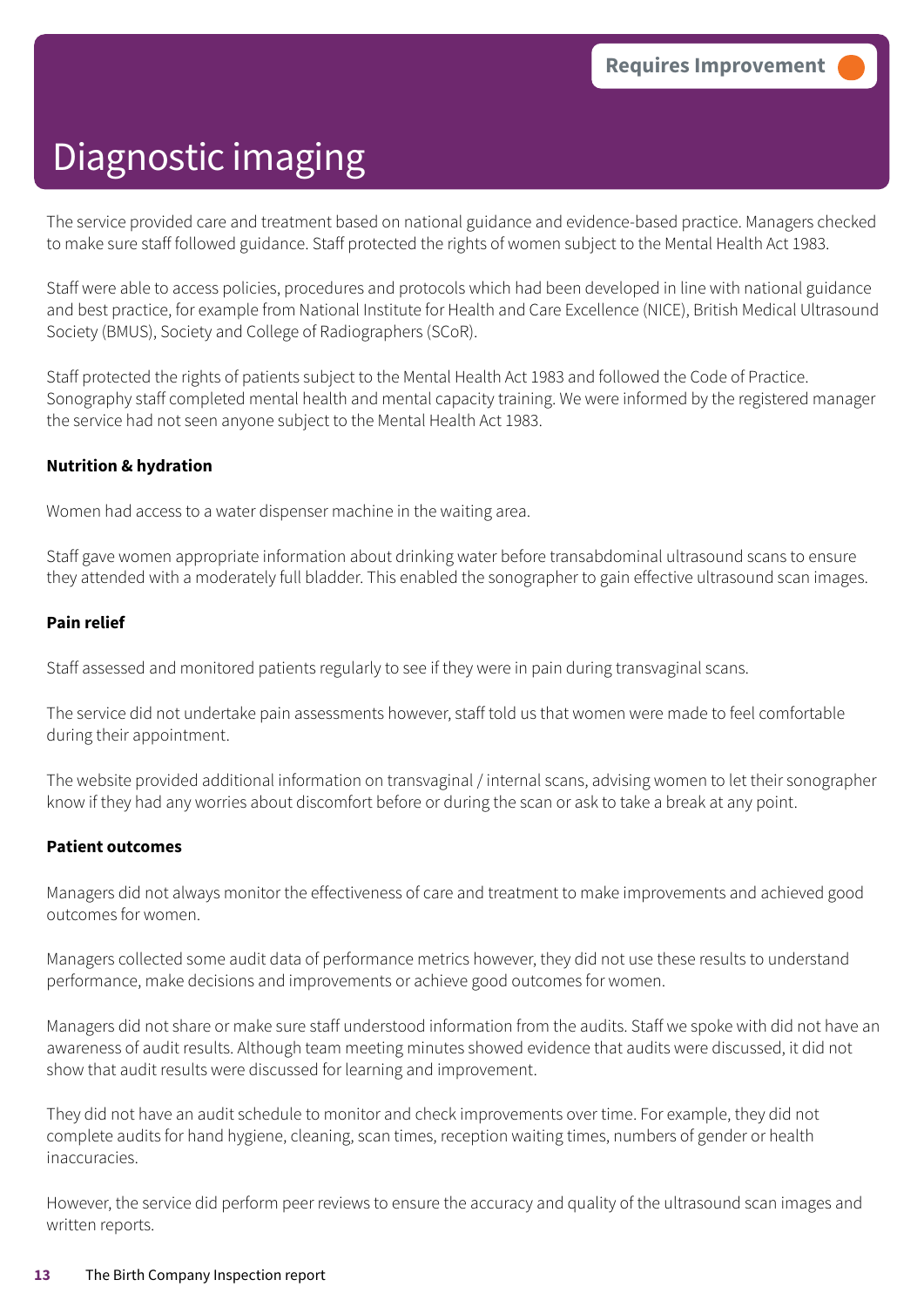Staff had available information technology to collect patient outcomes. The scanning machine was able to collect sonography data.

#### **Competent staff**

The service did not make sure staff were competent for their roles. However, managers appraised staff's work performance and held supervision meetings with them to provide support and development.

Managers did not have a clear recruitment process to meet the CQC regulation requirements in employing fit and proper persons to carry out the regulated activities. Staff records revealed gaps in pre-recruitment checks with regard to references, qualifications, employment history, and information about physical or mental health conditions.

Managers gave all new staff an induction tailored to their role and an employee handbook to support them in their role. They supported staff to develop through yearly, constructive appraisals of their work. In addition sonography staff received clinical supervision and peer review audits completed for ultrasound reports and images.

Staff had the opportunity to discuss training needs with their line manager and were supported to develop their skills and knowledge. Administrative staff received three monthly objective settings meetings which identified any learning requirements.

Sonography staff attended webinars, national conferences and meetings with the Fetal Medicine Foundation, the International Society of Obstetrics and Gynaecology and the British Medical Ultrasound Society.

The service had a disciplinary policy to manage poor staff performance and support staff to improve.

#### **Multidisciplinary working**

Staff worked together as a team to benefit women. They supported each other to provide good care.

Staff held regular and effective multidisciplinary meetings.

They communicated effectively with the sister location with regular teleconference calls, emails and using a messaging app. They spoke positively of the integrated IT and telephone system which allowed for cross location cover and peer support.

Staff told us if any concerns were identified from a scan, they would write a referral in the report and advise the women to contact their midwife, GP or early pregnancy service or local NHS trust.

#### **Seven-day services**

Services were available to support timely care.

The service was open five days a week and did not provide emergency care and treatment.

The website was designed to take online bookings 24 hours a day.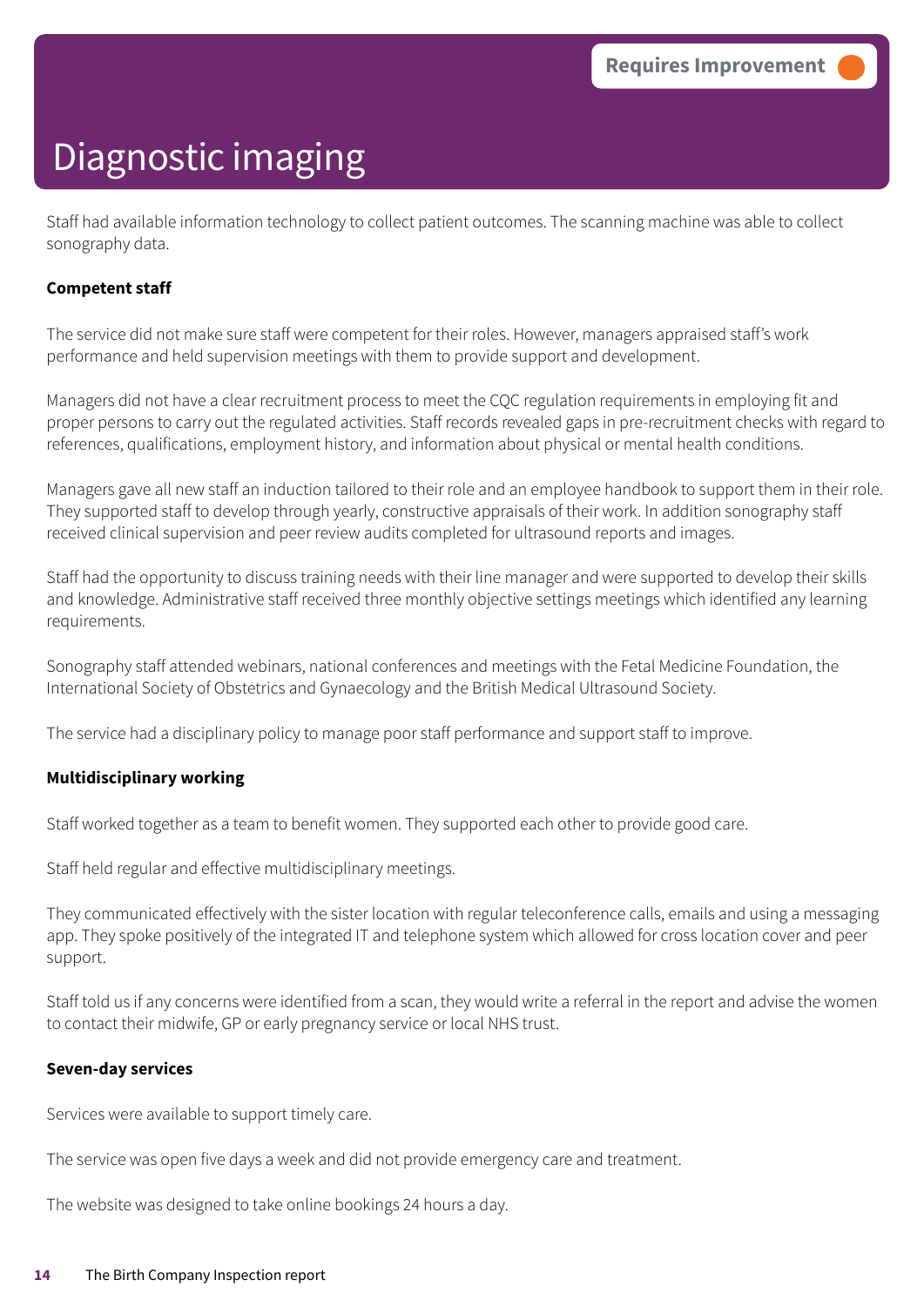**Good –––**

# Diagnostic imaging

#### **Health Promotion**

Staff gave women practical support and advice to lead healthier lives.

The website had relevant information promoting healthy lifestyles.

#### **Consent, Mental Capacity act and Deprivation of Liberty Safeguards**

Staff supported women to make informed decisions about their care and treatment. They followed national guidance to gain women's consent. However, not all staff had received training in consent.

The service did not have an effective consent policy which reflected current operational procedures.

Staff did not complete training on consent as part of the internal mandatory training.

Although sonography staff had completed external training on the Mental Capacity Act (2005) the service did not have a policy to help staff manage women who lacked capacity, experienced acute anxiety or mental ill health. Managers told us that the service only saw 'medically fit women' and had not seen anyone who lacked capacity or a need relating to their mental health.

Although staff gained consent from patients in line with legislation the registered manager told us that checking consent in line with national guidance was "not relevant to the service".

The service completed audits to check consent forms had been saved correctly.

### **Are Diagnostic imaging caring?**

#### **Compassionate care**

Staff treated women with compassion and kindness, respected their privacy and dignity, and took account of their individual personal needs.

We saw positive examples of when staff provided compassionate care to women. They were discreet and responsive and took time to interact with women in a respectful and considerate way. Sonography staff introduced themselves to women at the start of the scan appointment.

All women we spoke with described a positive experience and said staff treated them well and with kindness.

The service had a changing area in the corner of each scan room which had a frosted glass privacy screen to maintain the privacy and dignity of women whilst undressing and redressing after a scan.

Staff took account of women's personal needs. Women we spoke with said staff were very caring towards them if they had a history of miscarriages or terminations.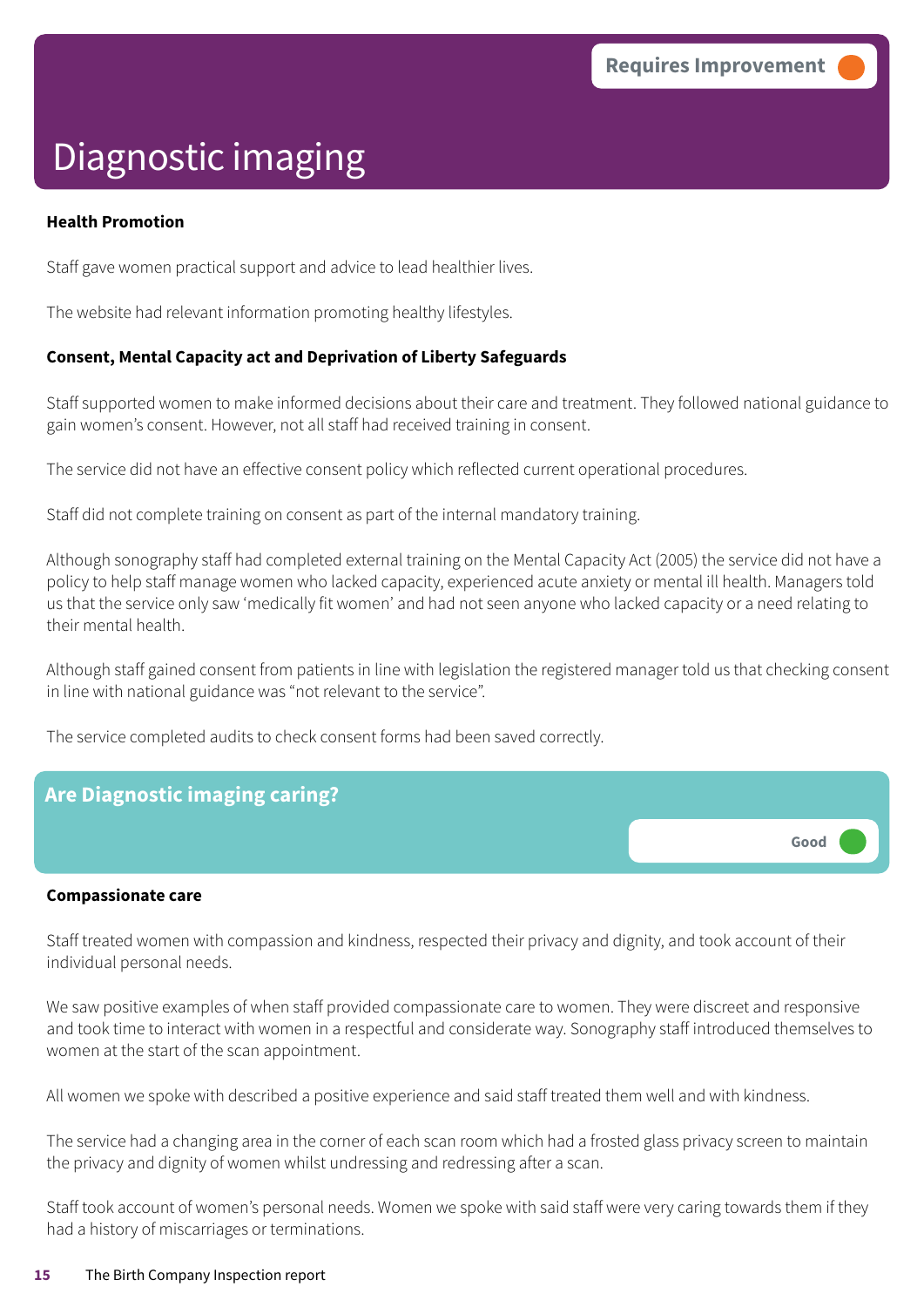**Good –––**

# Diagnostic imaging

#### **Emotional support**

Staff provided emotional support to women, families, and carers to minimise their distress. They understood women's personal needs.

Staff gave patients help, emotional support and advice when they needed it. Staff had been trained to provide chaperone support if required.

We saw positive examples of emotional care from thank you cards, online feedback from women who had used the service. We heard a positive example of when staff kept in regular contact with a woman with a potentially life-threatening condition.

Sonography staff had received training to deliver bad news in the event of a miscarriage, need for a termination or a high probability of a chromosome abnormality result from Non-Invasive Prenatal Testing (NIPT).

Staff could signpost women to receive specialist help and advice from a number of services and provide leaflets for women in the event of a miscarriage.

#### **Understanding and involvement of patients and those close to them**

Staff supported and involved women, families, and carers to understand their condition and make decisions about their care and treatment.

The service understood and involved service users in their care by providing clear information about scan packages and costs on the website.

Staff made sure women understood their care and treatment and supported them to make informed decisions about their care. Women were guided to choose the right scan or package for them depending on the stage of their pregnancy.

Staff told us they took time to explain the scan procedure to women, answer any questions and provide realistic timescales for scan or blood results. Women understood when and how they would receive their scan results. The service was able to send ultrasound scan images directly onto women's mobile phones for them to share on social media platforms.

Although women could give feedback on the service, managers could not provide examples of how they used patient feedback to make improvements.

#### **Are Diagnostic imaging responsive?**

#### **Service delivery to meet the needs of local people**

The service planned and provided care in a way that met the needs of local people and the communities served.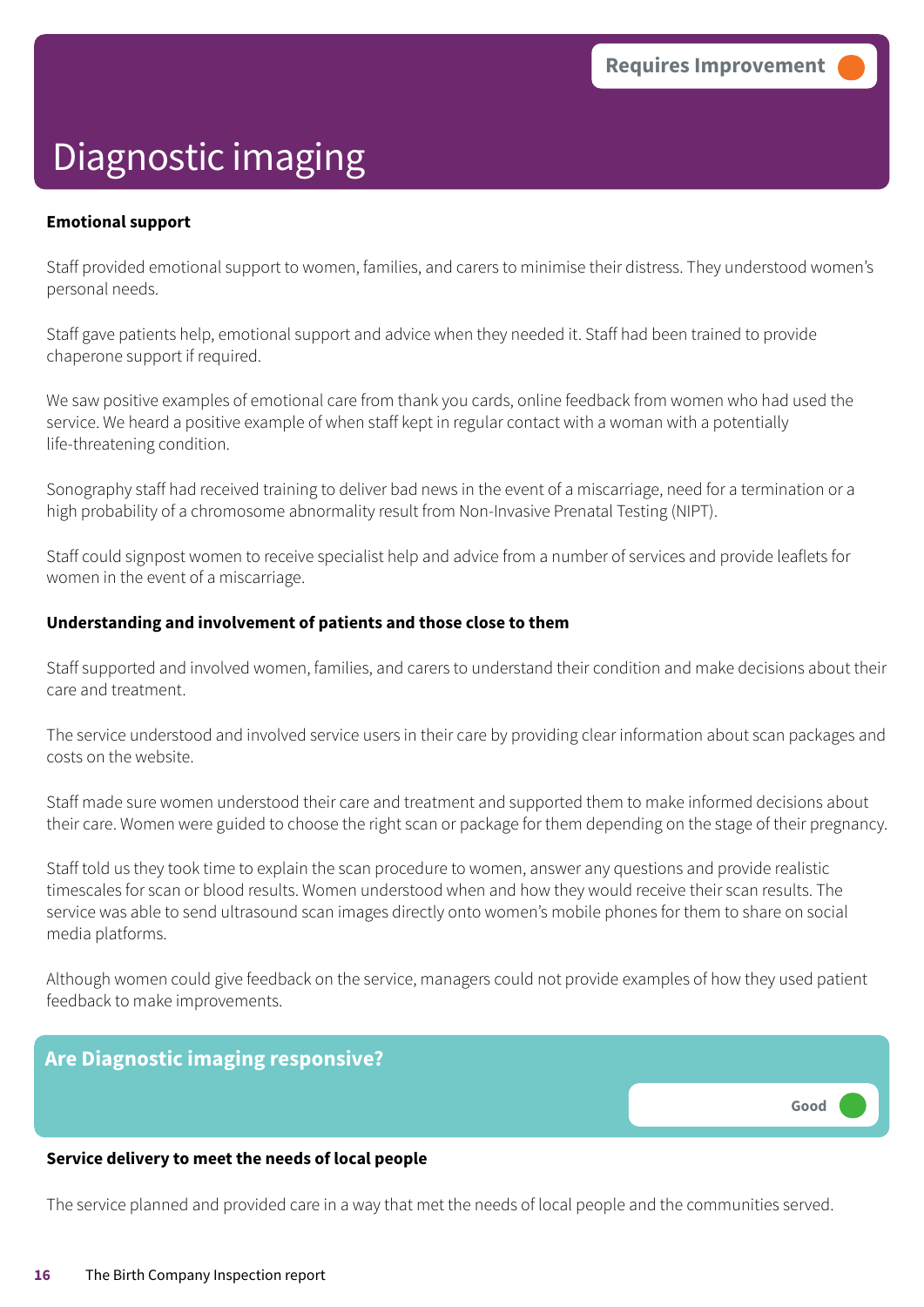Facilities and premises were appropriate for the services being delivered.

It was easily accessible by public transport with Alderley Edge railway station five minutes' walk away and had car parking spaces.

#### **Meeting people's individual needs**

The service made reasonable adjustments to help women with limited mobilities access the service, however, it did not always take into account all women's individual needs in line with the Equality Act 2010. The service directed women to other services where necessary.

Managers made sure women could get help from interpreters when needed. Women were asked if they required a translator on the registration form which was completed at the time of booking.

The service made reasonable adjustments to help women with limited mobilities access the service. There was an electric door at the main entrance to the building, accessible toilets on the ground floor and a lift available to reach the third floor. The entrance door to the service was wide enough for wheelchair (and pushchair) access. The couches in the scanning room could be lowered if required.

The service could signpost women to a number of specialist pregnancy, miscarriage, and fertility charities as well as a genetic counselling team and a psychologist or a psychotherapist who specialised in fertility, pregnancy, and parenthood.

Although the service had an equality and diversity policy, training records showed staff had not completed equality and diversity training.

The service did not have a policy to help guide staff to identify, meet or support the information and communication needs of patients with a disability, impairment such as aphasia, autism or a mental health condition, or sensory loss such as deaf, blind or deafblind. This was not in line with making reasonable adjustments under the Equality Act 2010. The booking, registration or consent form did not ask women if they required any reasonable adjustments to attend the service. The website did not promote making any reasonable adjustments to meet women's individual needs.

#### **Access and flow**

People could access the service when they needed it. They received the right care and their results promptly.

Women could access the service when they needed it and were able to book same day appointments for urgent concerns. Bookings could also be made online 24 hours a day, by email or telephone.

The service did not have a waiting list for appointments, and we observed appointments to run on time.

Women had timely access to test results and diagnosis and the service had a process to chase up outstanding blood results.

#### **Learning from complaints and concerns**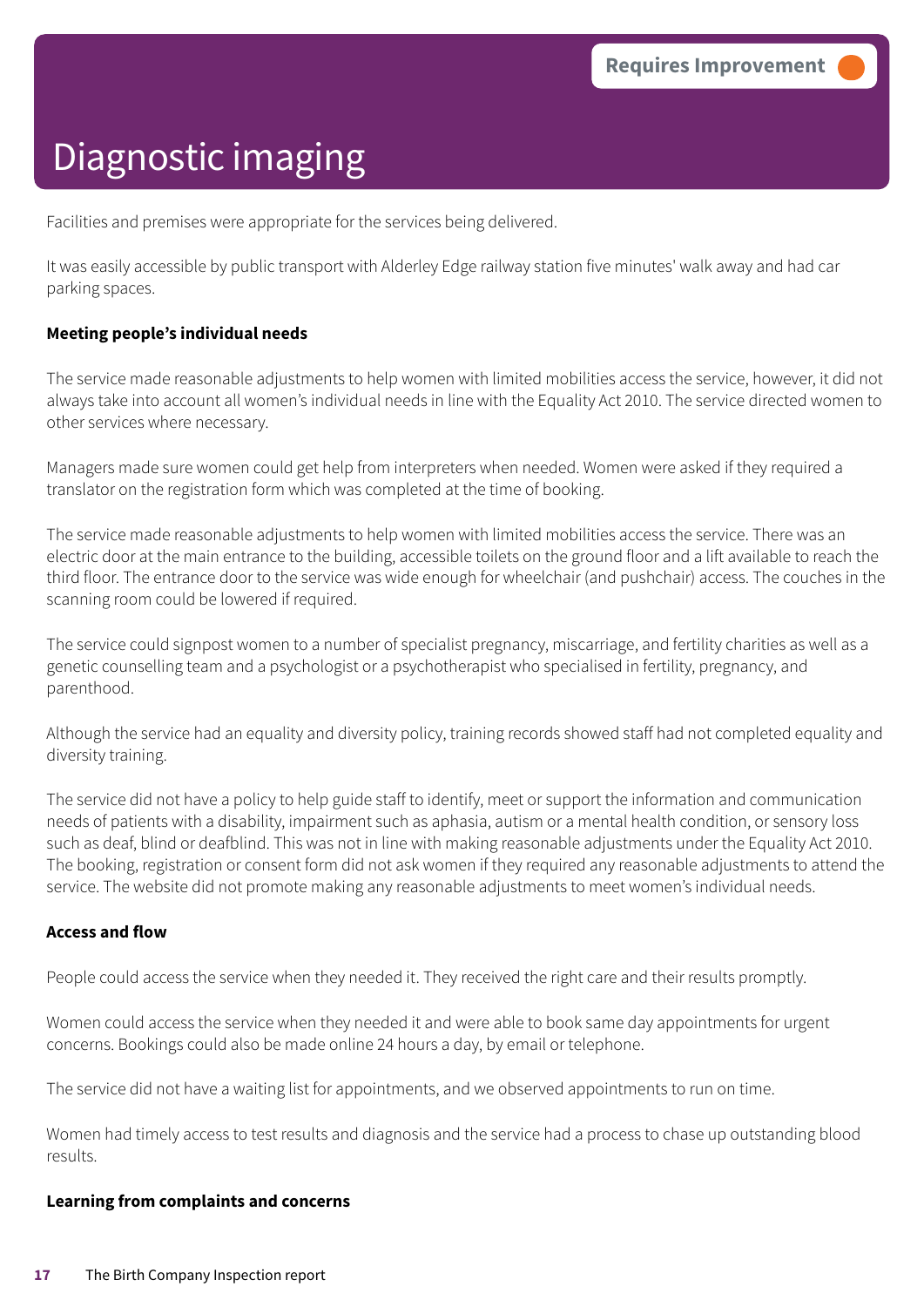It was easy for people to give feedback and raise concerns about care received. The service treated concerns and complaints seriously and investigated them. The service included women in the investigation of their complaint. Managers shared lessons learned from informal complaints with all staff. However, the complaints guidance contained incorrect information.

Women could provide feedback and raise concerns about care on website browser platforms, social media platforms and patient questionnaires and managers responded to all positive and negative feedback on website browser platforms.

The service clearly displayed complaints guidance information about how to raise a concern in the waiting area however, the guidance incorrectly states women should approach the Care Quality Commission (CQC) if they were unhappy with the outcome of a complaint instead of the Independent Sector Complaints Adjudication Service (ISCAS). Following the inspection, the service confirmed this had been amended.

Although the service has had no formal complaints, managers told us they were proactive in managing and acknowledge informal complaints and would be able to recognise themes and trends. They were not able to provide examples of what had been improved, or lessons learned, as a direct result of women's feedback or informal complaints.

Following the inspection, managers shared with us an example of how the service had improved as a result of an informal complaint.

### **Are Diagnostic imaging well-led?**

**Requires Improvement –––**

#### **Leadership of the service**

Managers had the clinical skills and abilities needed for the service. They were visible and approachable for women and staff. However, they did not always understand and manage the information available to them to support improvements.

The registered manager and managing director were responsible for the line management of staff. Staff we spoke with told us they were supportive and encouraged their development.

Managers were available across both locations to provide clinical advice and guidance.

However, we were not assured that managers had robust oversight of the performance of the service.

#### **Vision and Strategy**

The service did not have a formally documented vision for what it wanted to achieve and a strategy to turn it into action.

There was no formal vision or strategy. We were told the service intended to employ a second sonographer or a midwife to enable them to offer more appointments and services.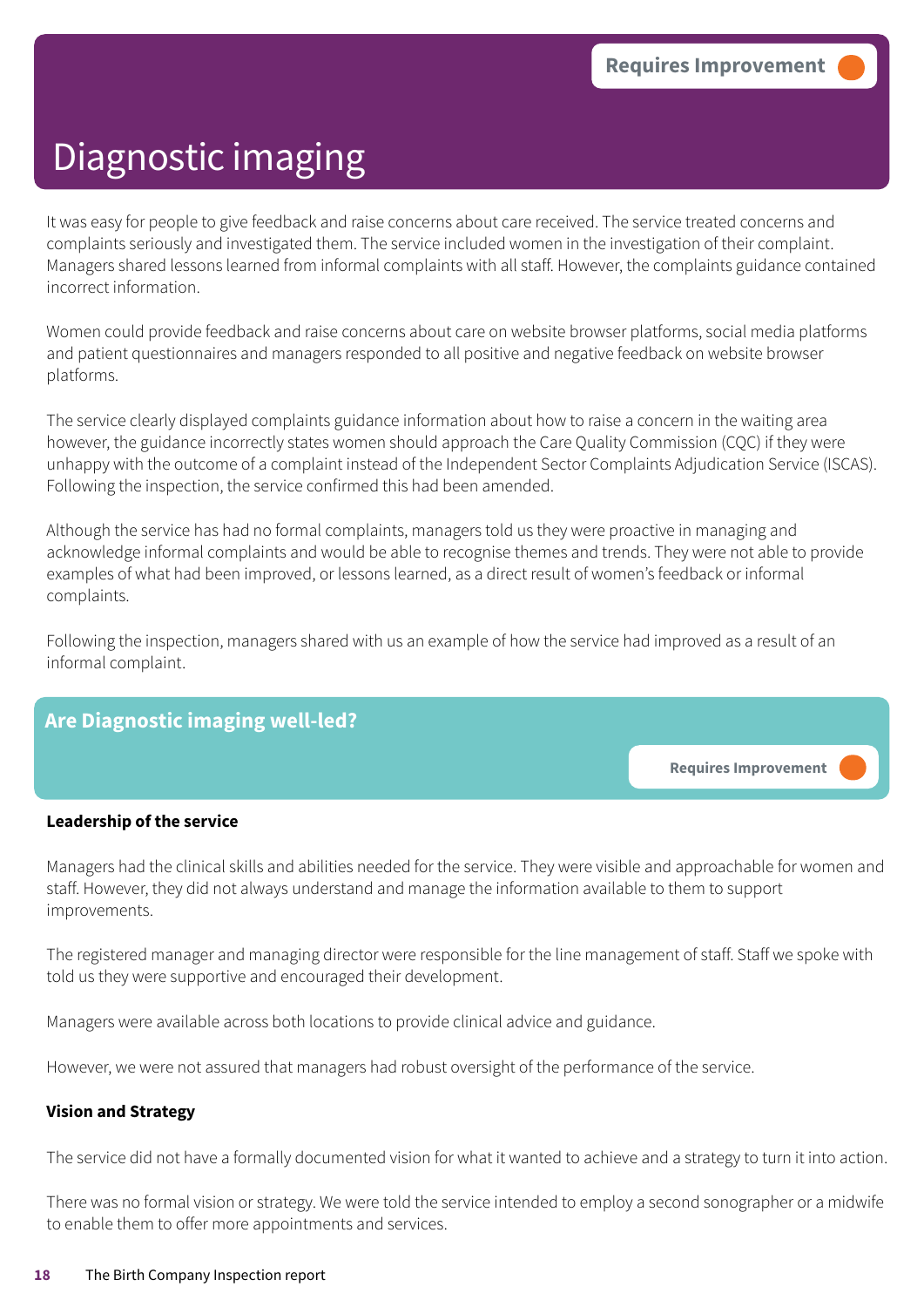#### **Culture**

Staff felt respected, supported, and valued. They were focused on the needs of women receiving care. The service promoted equality and diversity in daily work and had an open culture where women, their families and staff could raise concerns without fear.

Staff we met were warm, friendly and welcoming. They spoke positively about their roles and demonstrated pride in their work and managers were proud of them.

The website displayed a strong emphasis of care for women.

The service had a whistle blowing policy which encouraged staff to raise any concerns with managers.

Managers responded positively and took immediate actions as a result of some of the concerns we found on inspection and showed willingness to learn and improve.

#### **Governance**

Managers did not operate effective governance processes. Staff did not have regular opportunities to meet, discuss and learn from the performance of the service. However, staff at all levels were clear about their roles and accountabilities.

Managers had limited oversight of the concerns that we identified during the inspection. They were not aware of the risks and challenges which could cause potential harm to women who use the service. For example they did not ensure that safeguarding training included female genital mutilation (FGM), did not complete pre-recruitment checks, did not have adequate cleaning records and did not keep accurate up to date mandatory records for all staff.

The service did not have effective policies and procedures to provide clear guidance for staff. Managers did not always regularly check or update policies and procedures in line with national guidelines or best practice. Policies were not always clear, lacked detail and did not always reflect current operational procedures.

The service did not have a specific policy for mandatory training. We did not see the Mental Capacity Act, Deprivation of Liberty Safeguards or the Equality Act 2010 referenced in any of the policies we reviewed.

Managers did not discuss quality and safety performance issues at team meetings. They did not discuss or share learning from incidents or audit outcomes to improve the quality of care and treatment of women attending the service. We did not see any shared learning from incidents or audit results or patient outcomes in the minutes of meetings we reviewed.

#### **Management of risks, issues, and performance**

Managers did not have systems to manage performance effectively. They did not have systems in place to ensure risks were identified, escalated, and then mitigated to reduce their impact. However, they had plans to cope with unexpected events.

Managers did not have knowledge or oversight of the service's main risks and they did not understand the challenge of risks in terms of quality, improvements, and performance.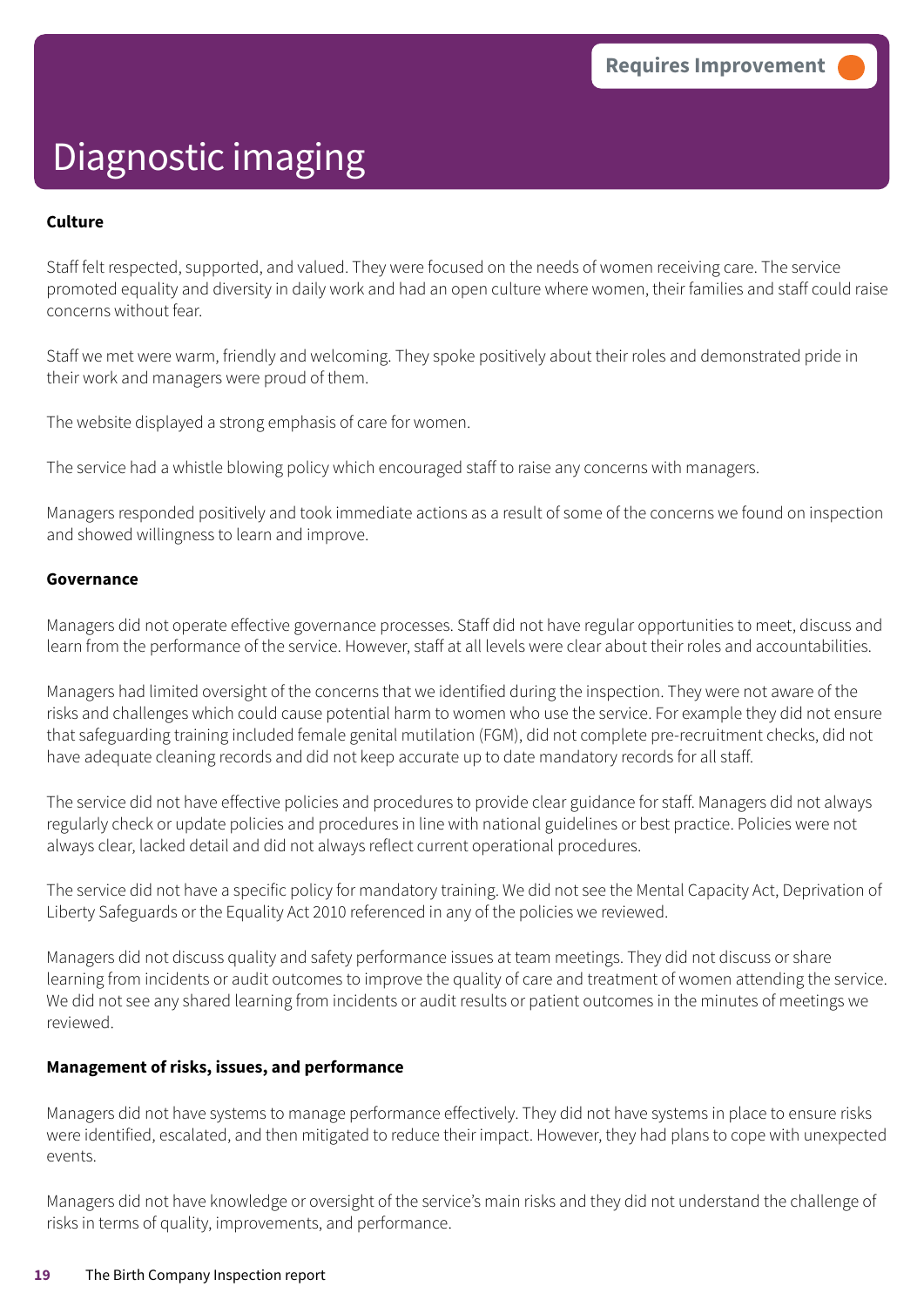The risk register was not reviewed regularly or up to date and we found there was a lack of oversight of current clinical and non-clinical risks. Risks were not discussed at team meetings.

However, the service had a business continuity plan and valid insurance covering both public and employer liability, including professional indemnity insurance for registered professional staff.

#### **Information management**

Managers did not always analyse the data they collected to ensure they understood their performance to enable them to make decisions and improvements. However, staff could find the data they needed, in easily accessible formats. Data or notifications were consistently submitted to external organisations as required.

The information systems were integrated and secure.

Staff did not complete information governance training however, staff used password protection to prevent unauthorised access to data.

Staff reported sufficient numbers of computers and ultrasound machines in the service. They spoke highly of the integrated information technology database and telephone system which was linked to the sister location in London.

The service had a centralised appointment booking system and could ensure that personal information was transmitted securely.

#### **Engagement**

Managers did not always actively and openly engage with women to plan and manage services. However, they collaborated with partner organisations to help improve services for women.

Managers sought feedback from women's experiences every six months. However, they told us they did not use this information to plan and manage services.

Staff told us managers were approachable, supportive, and used the messaging app, emails, and team meetings for engagement. They were involved in the day to day running of the service.

The service collaborated with the sister clinic to help improve sonography scans and reports at provider level. In addition, they collaborated with a consultant in fetal medicine at a local NHS hospital.

#### **Learning, continuous improvement and innovation**

All staff appeared to be committed to continually learning and improving services. Managers told us they encouraged innovation and participation in research. However, they were unable to provide examples of service improvements.

Managers were not able to provide examples of service improvements resulting from incidents, women's feedback, or audits.

Staff felt confident to suggest improvements to the service such as;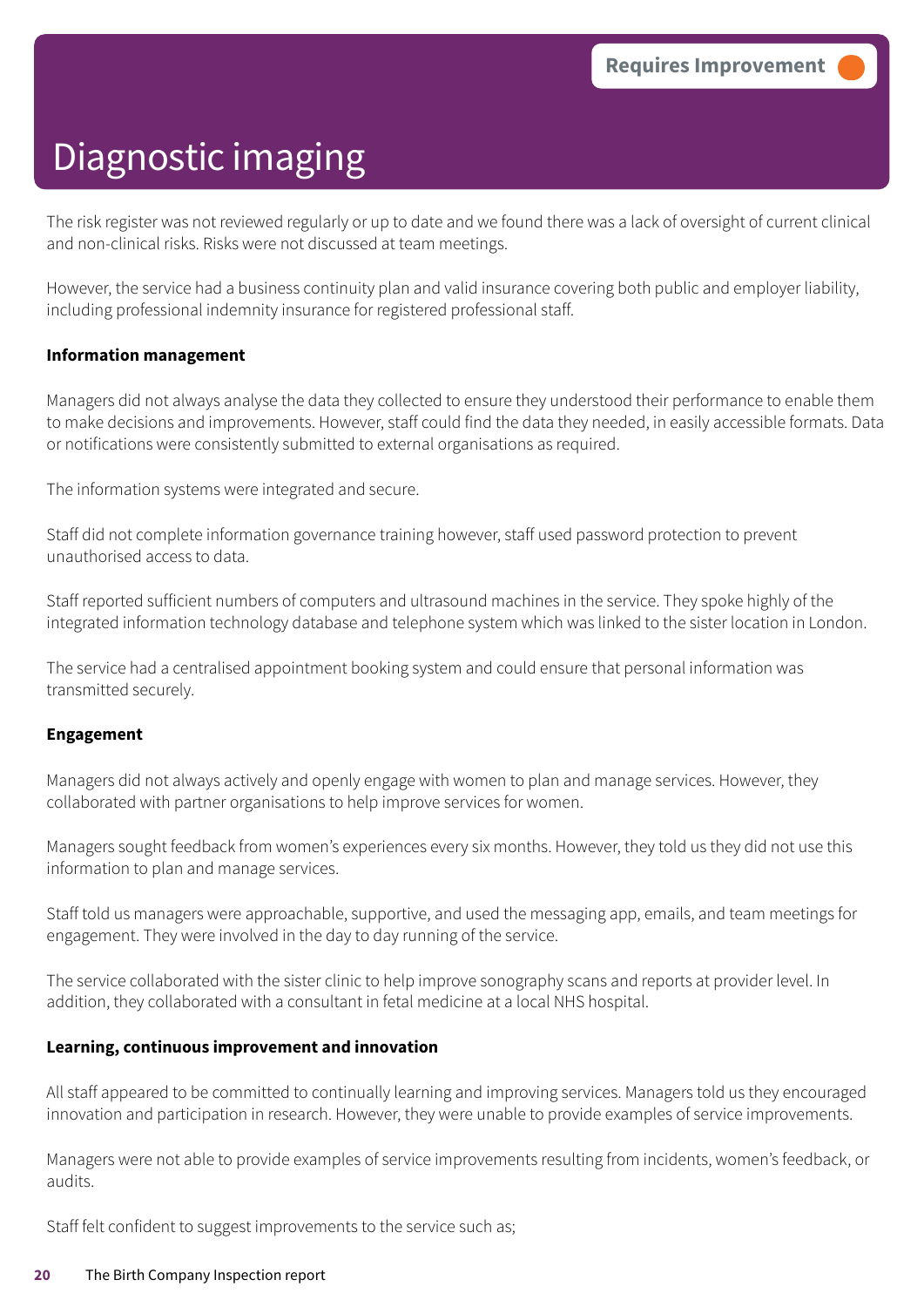- closing off online appointment slots to avoid women being able to book at short notice
- a system in place to check if new bookings had been made overnight
- the creation of signs showing when the reception area and toilet facilities had last been cleaned.

Managers told us the service was planned to be sustainable and environmentally conscious and did everything electronically to be paper light.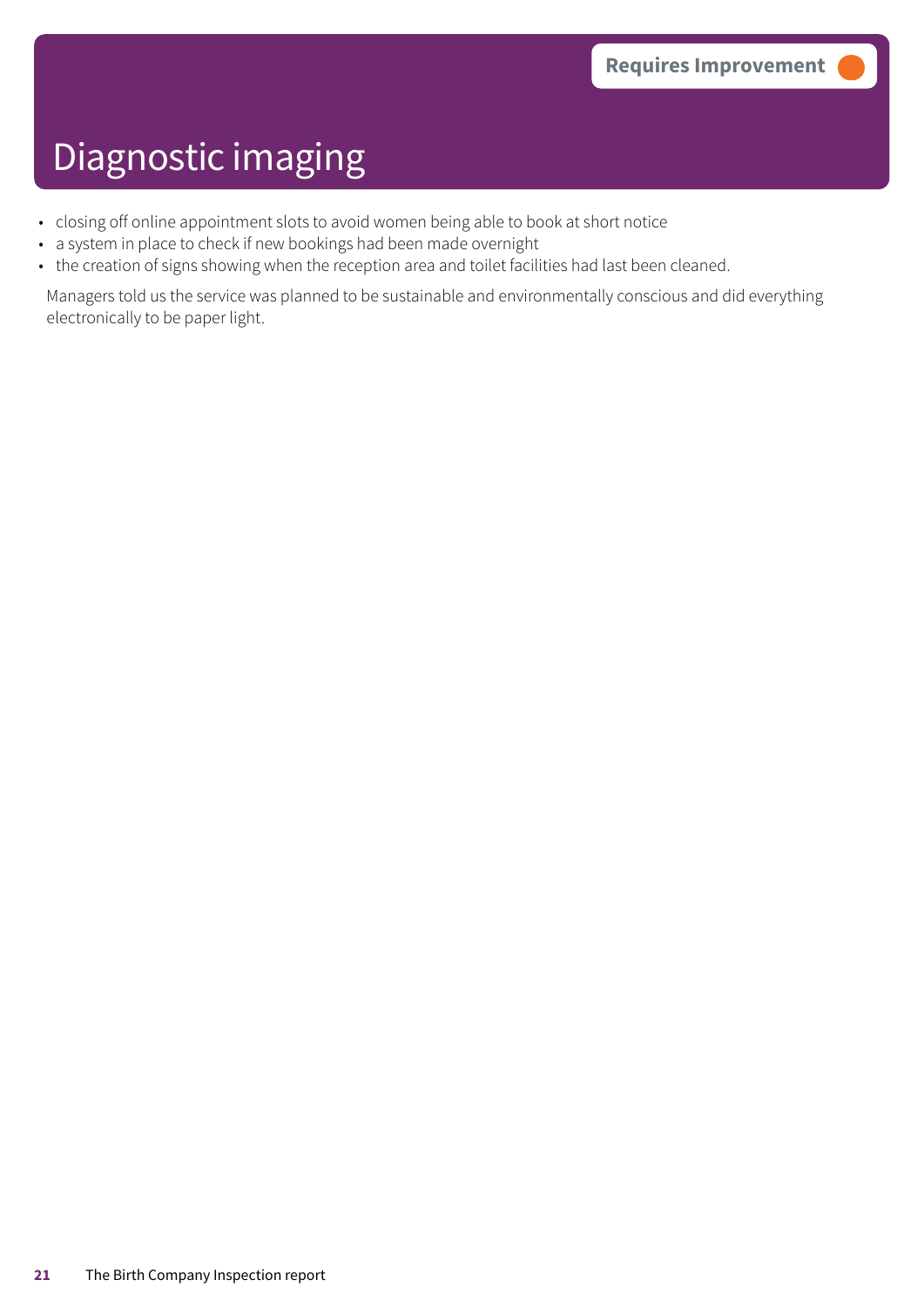### Requirement notices

### Action we have told the provider to take

The table below shows the legal requirements that were not being met. The provider must send CQC a report that says what action they are going to take to meet these requirements.

### **Regulated activity**

Regulation

Diagnostic and screening procedures **Regulation 12 HSCA (RA) Regulations 2014 Safe care and** treatment

- The service must provide care and treatment in a safe way, assess risks to women and do everything practicable to remove or reduce risks. Regulation  $12(1)(2)(a)(b)$ .
- The service must ensure that mandatory training in key skills is available, particularly safeguarding, to all staff. Regulation 12(1)(c).
- The service must assess, prevent and control the risk of infection by maintaining comprehensive cleaning records to show that cleaning has been completed between each woman. Regulation 12(2)(h).

### **Regulated activity**

### Regulation

Diagnostic and screening procedures **Regulation 17 HSCA (RA) Regulations 2014 Good** governance

- The service must have established systems and processes and operative effectively and assess, monitor and improve the quality and safety of the service and assess the risks Regulation 17(1)(2)(a).
- The service must ensure they have effective communication systems to share the learning from incidents and audit results. Regulation 17(2)(a).
- The service must ensure they have effective policies which are fit for purpose and which are regularly reviewed in line with national guidance. Regulation 17(2)(a).
- The service must have effective systems and processes to assess, monitor, and mitigate current risks. Regulation 17(2)(b).